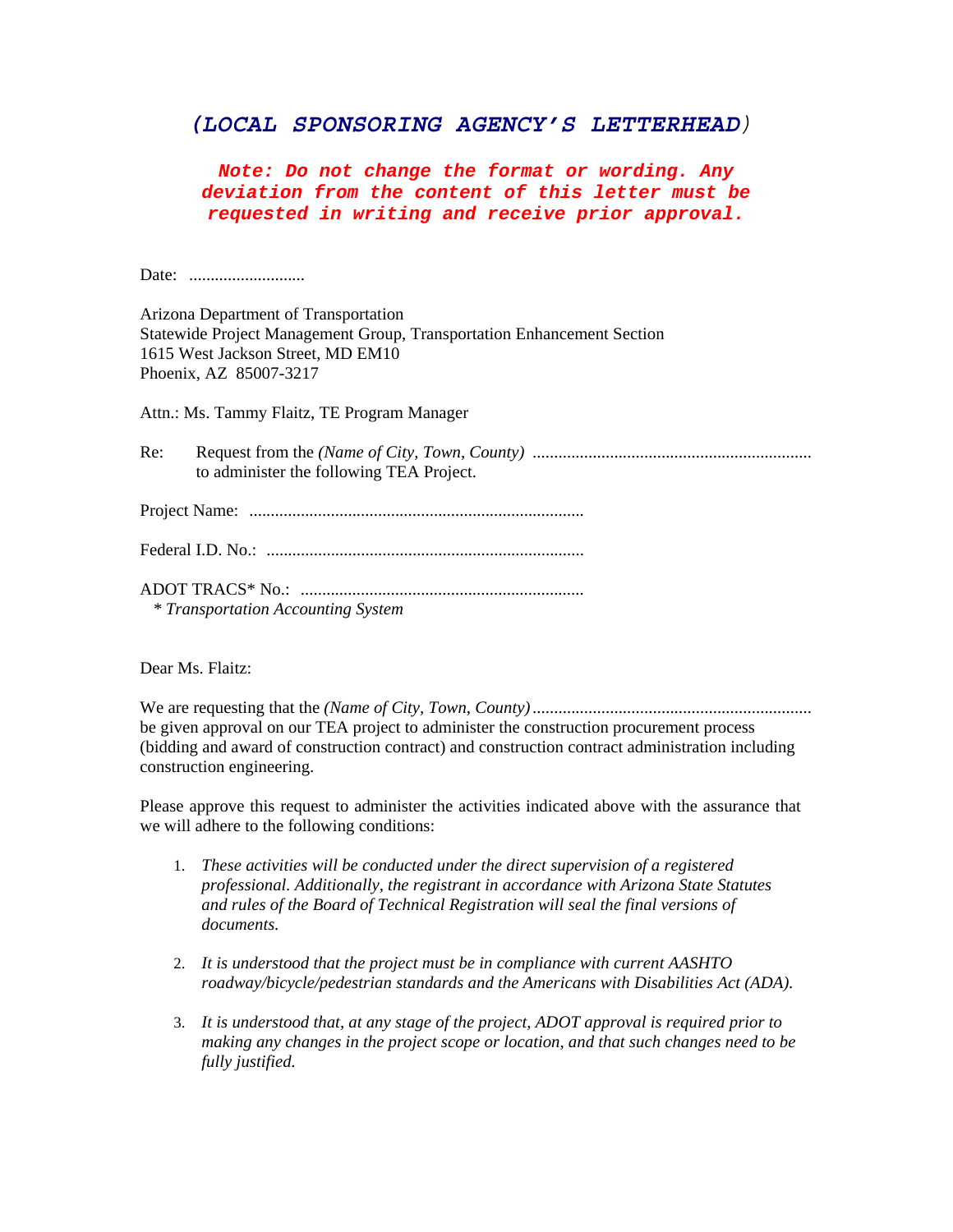REQUEST FOR LOCAL SELF-ADMINISTRATION

- 4. *It is understood that the project must remain open to the public and maintained for a minimum time period to amortize the public investment.*
- 5. *It is understood that, depending on the nature of the project and recommendations of our consultant, the project design may need to be supported by a drainage, geotechnical/ materials pavement design, bridge, and lighting report. The need for these reports will be assessed during project scoping and addressed in the scoping document.*
- 6. *Regarding project cost estimates, it is understood that the Davis-Bacon predetermined minimum wage must be paid to all covered workers on Federal-aid projects that are physically located within the right-of-way of a Federal-aid highway regardless of the transportation enhancement characteristics. (Title 23 defines a Federal-aid highway as any highway other than those classified as Local Roads or Rural Minor Collectors.)*
- 7. *It is understood that all phases of project scoping document (Stage 1, 15% Design) must be reviewed and approved by ADOT. Additionally, for any project affecting historic properties, all plan phases (Stage 2, 30%; Stage 3, 60%; and Stage 4, 95%) must be submitted to ADOT for transmittal to the State Historic Preservation Office (SHPO) for review and comment.*
- 8. *State of Arizona procurement procedures will be followed throughout all stages of the project including the procurement of design and environmental consultant services and construction contracting.*
- 9. *It is understood that any method of construction contract award other than the traditional lowest responsive bid will require a formal request to ADOT and submittal of a Work Plan justifying the use of the technique that will need ADOT and FHWA approval. The contracting technique we intend to utilize will be addressed during scoping.*
- 10. *The environmental, utility, and right-of-way processes will follow FHWA/ADOT procedures and will be completed prior to bid advertisement. Real estate activities, if applicable, will be conducted according to the Uniform Relocation Assistance and Real Property Acquisitions Policy Act of 1970, as amended (Uniform Act).*
- 11. *It is understood that if the preliminary engineering phase (design) includes federal funds the project should not proceed past Stage 2 (30%) without having an approved NEPA clearance. Additionally, if the project is designed but not constructed within ten years, we agree to reimburse ADOT for the federal aid portion of design costs. 23 CFR 112(2)*
- 12. *It is agreed that during construction, coordination with the Contractor will be done for collecting federal labor compliance documentation (DBE, EEO, Davis-Bacon, and OJT as applicable) and compliance with the Buy America Act. Documentation will be*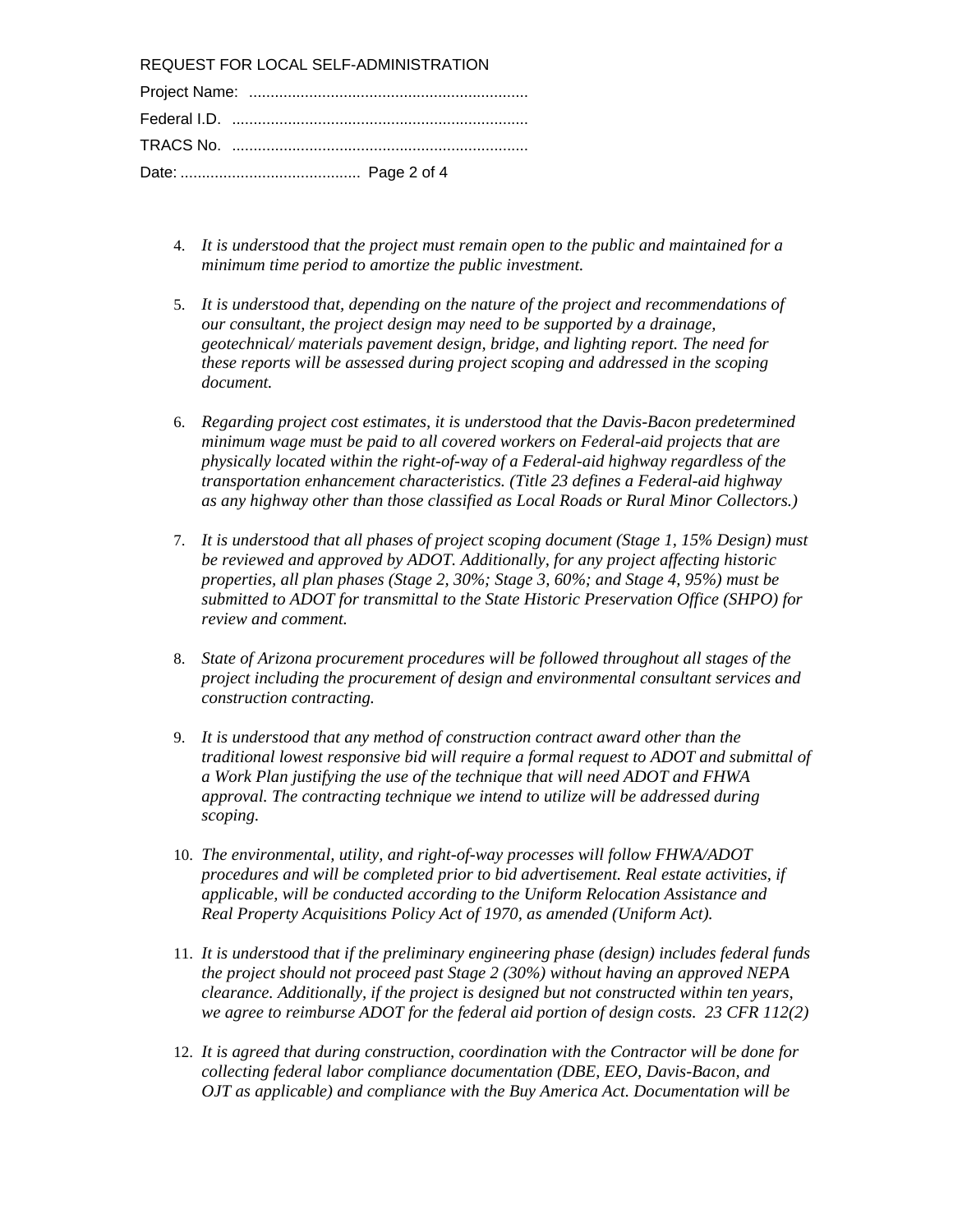REQUEST FOR LOCAL SELF-ADMINISTRATION

*appropriately collected in accordance with the Federal-aid process and recorded and filed for potential auditing purposes. Coordination with the Contractor will also be performed in a manner to ensure that the required federal posters are displayed at the construction site and that the Contractor performs the required DBE compliance reporting to the ADOT Civil Rights Office in a timely manner.* 

- 13. *We understand that the ADOT Joint Project Agreement Section will require our cooperation in the development of an Intergovernmental Agreement pertinent to the project's development, funding and maintenance and that the JPA will need to be executed prior to the obligation request for any phase of development.*
- 14. *Sole sourcing of items will be avoided. It is understood that the utilization of brand name items will be only as approved by ADOT and through a Public Interest Finding.*
- 15. *It is understood that the utilization of in-house forces for construction of any portion of the project will require an approved "Finding in the Public Interest" in advance of submitting a request for project and funding authorization.*
- 16. *At the Stage 3 (60%), plans and details (construction contract documents), special provisions (also referred to as front-end documents and technical specifications, bid manual, or bid book), cost estimates, calculations, and supporting engineering reports will be submitted to ADOT for staff review to validate that Federal Aid and TE Program requirements are being met.*
- 17. *It is understood that the project cannot be advertised for construction, or design and construction costs incurred, until FHWA authorization is received.*
- 18. *It is understood that the request for project authorization and funding is to include 2-copies of near bid-ready contract documents with half-size plans along with copies of the clearance memos for Right-of-Way and Utility clearance from the ADOT Right-of-Way Section and Utility & Railroad Section, and also the final engineers itemized estimate. The estimate will include line items for the estimated cost of construction administration (including CE) to administer the contract, construction contingencies for possible change orders to the contract, and showing the federal prorata share, local matching funds and local additional funds.*
- 19. *The ADOT PM will be copied on the bid tabulation, contractor's Notice of Award and Notice to Proceed, contract agreement with the awarded contractor, all supplemental agreements issued during construction. Additionally, the ADOT PM and district construction supervisor will be copied on monthly construction progress reports, which are to address major construction issues. ADOT and FHWA staff will be invited on pre-final inspections for acceptance and dedication ceremonies if held.*